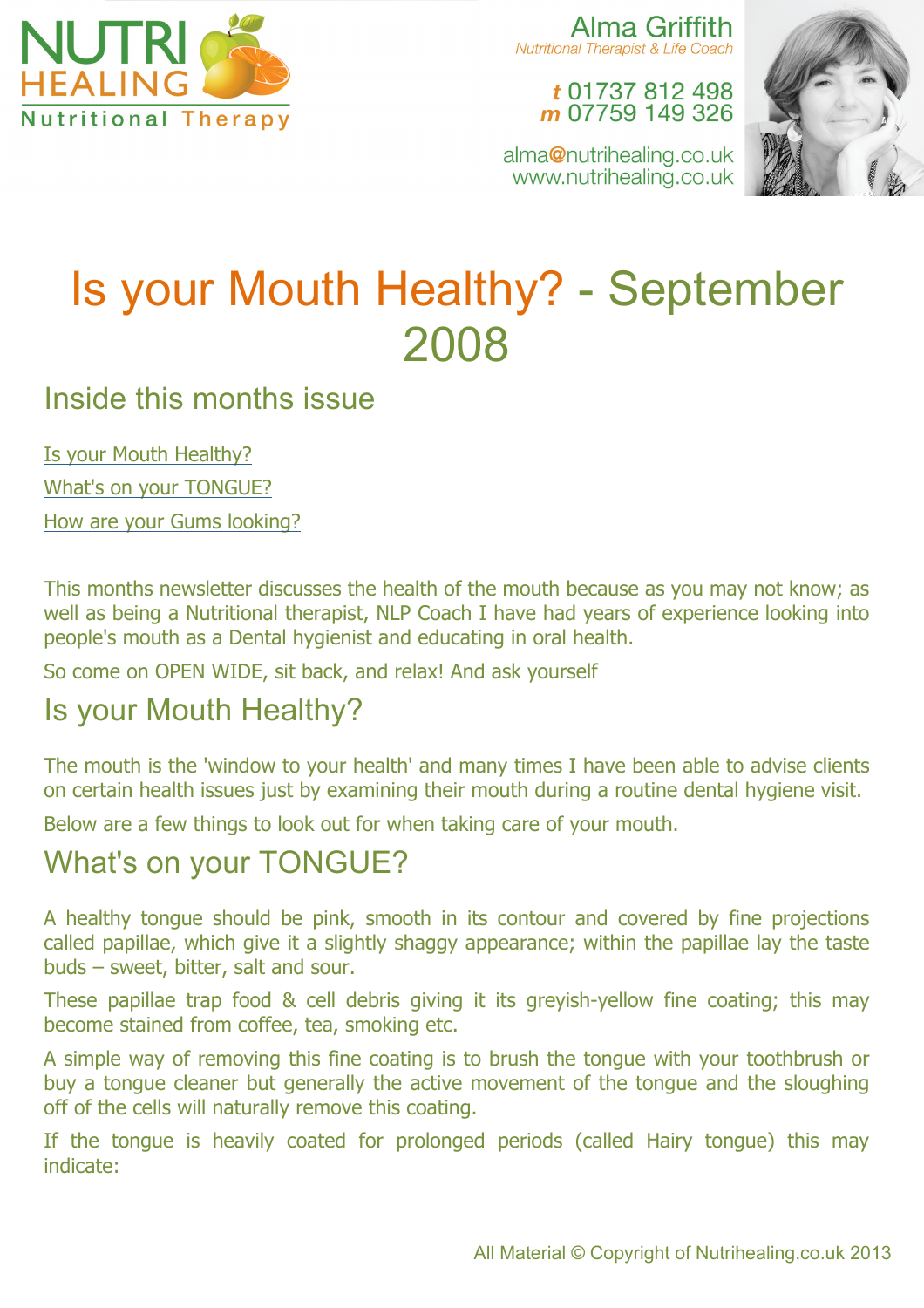- A congested digestive system and an imbalance in gut bacteria with an overgrowth of yeast; contributing factors are sugary diets, dairy products, refined carbohydrates, caffeine, excess alcohol and dehydration.
- A decrease of good bacteria (lactobacillus acidophilus) inhabiting the gut or low on hydrochloric acid & digestive enzymes which help to breakdown food and aid absorption.
- Constipation probably due to poor diet, lack of fibre & dehydration.

#### **The advice that I would give to a client would be to:**

- Start the day with a glass of warm lemon water before breakfast to improve digestion
- Improve your digestive system by supplementing with a probiotic; I recommend (Biocare) Bio acidophilus, also a good digestive enzyme Polyzyme Forte both taken with meals.
- Drink more fluids at least 8 tumble glasses a day or 2 litres in the form of water, herbal teas, vegetable juice and fresh juices diluted with 50% water. Cut down on the caffeinated drinks – coffee, tea, fizzy; as they increase the loss fluids and alcohol which is dehydrating.
- Increase dietary fibre vegetables, fruit, wholegrain (brown rice, pasta, and quinoa), nuts, seeds and pulses.
- Avoid refined carbohydrates (cakes, biscuits, sweets) and cut down on animal products meat, dairy.
- If your tongue is very smooth, red and sensitive this may indicate that you are anaemic (low in iron) or deficient in Vitamin B ²(riboflavin).

Angular cheilitis fissuring at the corners of the mouth can also result in Vitamin B<sup>2</sup> deficiency.

Supplement diet with Vitamin B complex and make healthy changes to your diet.

Food containing Vitamin B² - Vegetables, fish, beans, wheatgerm, meat, eggs.

## How are your Gums looking?

Healthy, normal gum tissue is pink in colour, firmly attached to the tooth and won't bleed on brushing or flossing.

Gum disease (also called periodontal disease) is an infection of the tissues that support your teeth. It is a major cause of tooth loss in adults. Because gum disease is usually painless, you may not know you have it. Gum disease is caused by plaque, a sticky film of bacteria that constantly forms on the teeth. These bacteria create toxins that can damage the gums.

Periodontal diseases are classified according to the severity of the disease. The two major stages are gingivitis and periodontitis.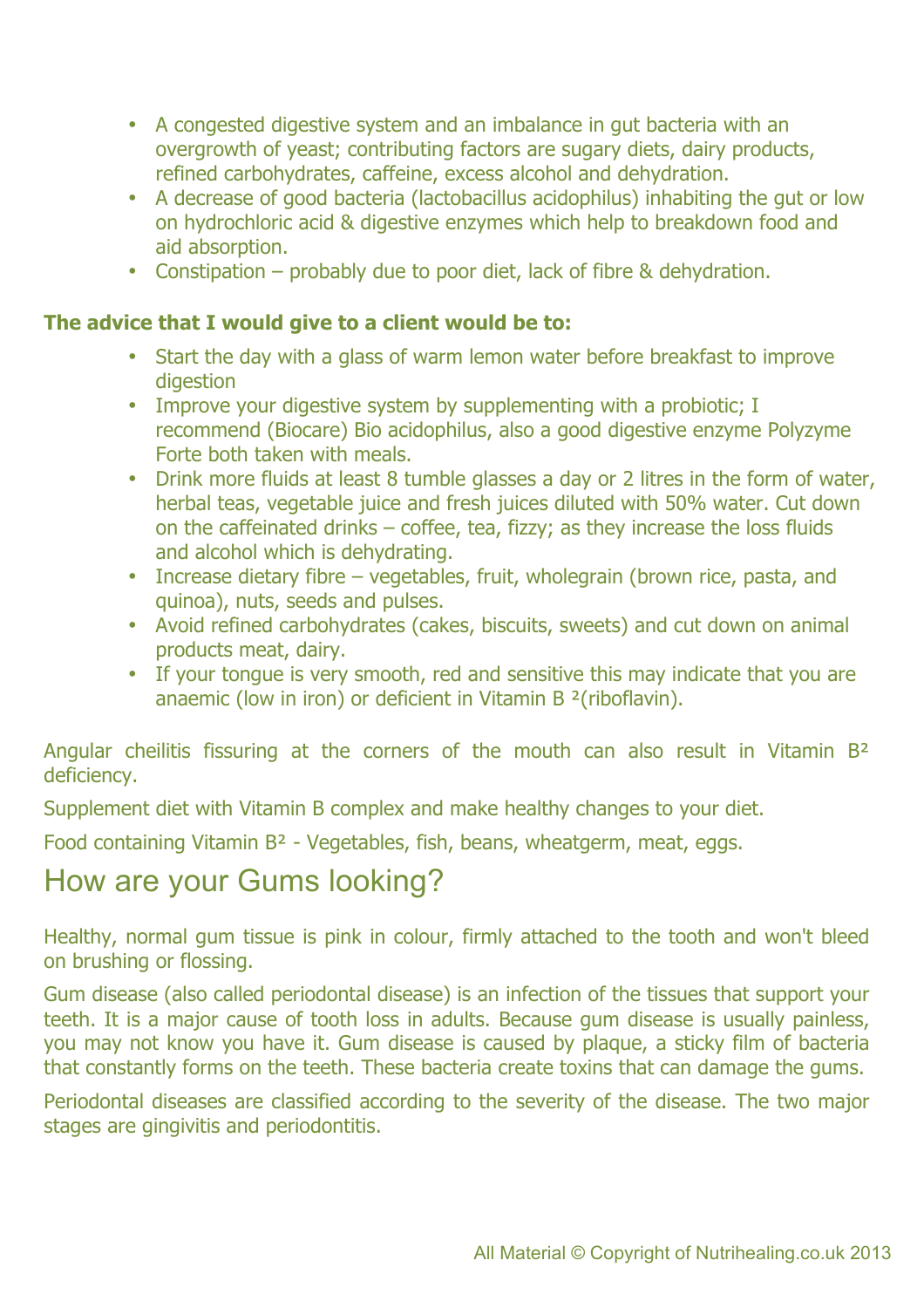### **Gingivitis**

In the early stage of gum disease, called gingivitis, the gums become red, swollen and bleed easily. At this stage, the disease is still reversible and can usually be eliminated by daily brushing and flossing.

In the more advanced stages of gum disease, called Periodontitis, the gums and bone that support the teeth become seriously damaged. The teeth can become loose, fall out, or have to be removed by a dentist.

#### **Periodontitis**

This is caused by:

Stagnating plaque, which hardens into calculus (tartar); as plaque and calculus continue to build up, the gums begin to recede (pull away) from the teeth, and pockets form between the teeth and gums.

Periodontal diseases attack just below the gum line in the sulcus, where they cause the attachment of the tooth and it's supporting tissues to break down. As the tissues are damaged, the sulcus develops into a pocket; generally, the more severe the disease, the greater the depth of the pocket.

If you notice any of the following signs of gum disease visit your dentist or hygienist.

- $\circ$  Gums that bleed easily
- o Red, swollen, tender gums
- $\circ$  Gums that have pulled away from the teeth
- o Persistent bad breath or bad taste
- o Pus between your teeth and gums
- o Permanent teeth that are loose or separating
- $\circ$  Any change in the way your teeth fit together when you bite
- $\circ$  Any change in the fit of partial dentures

#### **Some factors increase the risk of developing periodontal disease:**

- o Tobacco smoking.
- o Systemic diseases such as diabetes
- o Some types of medication such as steroids, some types of anti-epilepsy drugs, cancer therapy drugs, some calcium channel blockers, and oral contraceptives
- o Bridges that no longer fit properly
- o Crooked teeth
- o Fillings that have become defective
- o Pregnancy